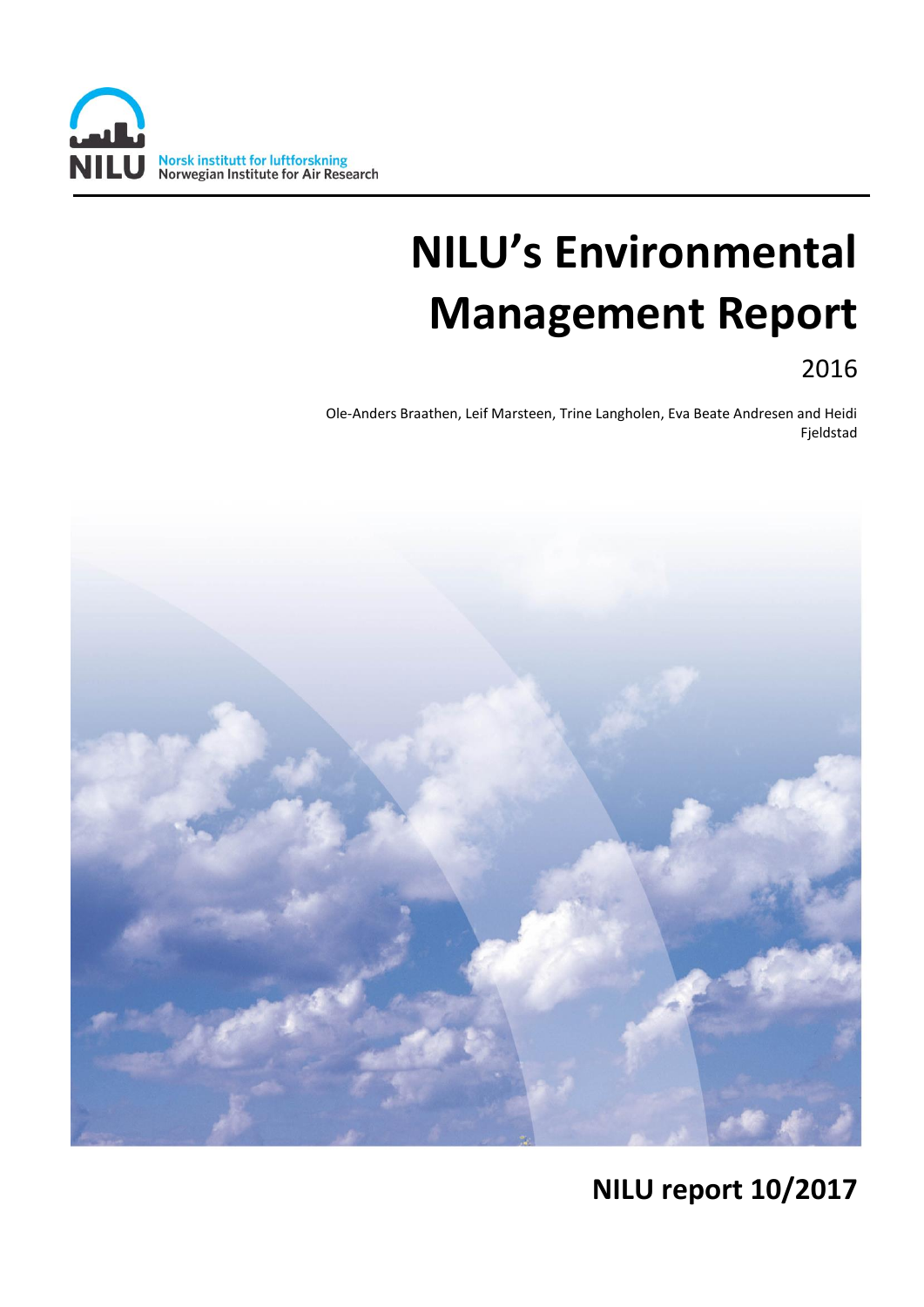| NILU report 10/2017                                                                                                             |                                            |                       | <b>CLASSIFICATION *</b>   |  |  |  |
|---------------------------------------------------------------------------------------------------------------------------------|--------------------------------------------|-----------------------|---------------------------|--|--|--|
|                                                                                                                                 | ISBN: 978-82-425-2877-3<br>ISSN: 2464-3327 |                       | A - Åpen                  |  |  |  |
| DATE                                                                                                                            | SIGNATURE OF RESPONSIBLE PERSON            |                       | <b>NUMBER OF PAGES</b>    |  |  |  |
| 2017-04-04                                                                                                                      | Ole-Anders Braathen, Deputy Director       |                       | 10                        |  |  |  |
|                                                                                                                                 | (sign.)                                    |                       |                           |  |  |  |
| <b>TITLE</b>                                                                                                                    |                                            |                       | PROJECT LEADER            |  |  |  |
| NILU's Environmental Management Report - 2016                                                                                   |                                            |                       | OAB                       |  |  |  |
|                                                                                                                                 |                                            |                       | NILU PROJECT NO           |  |  |  |
|                                                                                                                                 |                                            |                       | A-415                     |  |  |  |
| AUTHOR(S)                                                                                                                       |                                            |                       | <b>QUALITY CONTROLLER</b> |  |  |  |
| Ole-Anders Braathen, Leif Marsteen, Trine Langholen, Eva Beate Andresen and Heidi                                               |                                            |                       |                           |  |  |  |
| Fjeldstad                                                                                                                       |                                            |                       |                           |  |  |  |
|                                                                                                                                 |                                            |                       |                           |  |  |  |
| <b>REPORT PREPARED FOR</b>                                                                                                      |                                            |                       | <b>CONTRACT REF.</b>      |  |  |  |
| <b>NILU</b><br><b>ABSTRACT</b>                                                                                                  |                                            |                       |                           |  |  |  |
| One of NILU's main goals is to study the impact of pollution and supply decision-makers with a sound scientific platform for    |                                            |                       |                           |  |  |  |
| choosing measures to reduce the negative impacts. Furthermore, it is very important for the institute to have control of the    |                                            |                       |                           |  |  |  |
| impact the institute's own activities may have on the environment and to reduce negative impacts as far as possible.            |                                            |                       |                           |  |  |  |
|                                                                                                                                 |                                            |                       |                           |  |  |  |
| NILU has for many years been working to improve the status of the environment and to reduce negative impacts. In order to       |                                            |                       |                           |  |  |  |
| take this one step further, it was decided that the institute should restructure the work according to a relevant environmental |                                            |                       |                           |  |  |  |
| standard and to seek certification according to the same standard.                                                              |                                            |                       |                           |  |  |  |
|                                                                                                                                 |                                            |                       |                           |  |  |  |
| The chosen standard is ISO 14001:2004 (Environmental management systems-Requirements with guidance for use) and                 |                                            |                       |                           |  |  |  |
| NILU achieved certification according to this standard in October 2010. This report summarizes the results of the system in     |                                            |                       |                           |  |  |  |
| 2016.                                                                                                                           |                                            |                       |                           |  |  |  |
| <b>NORWEGIAN TITLE</b>                                                                                                          |                                            |                       |                           |  |  |  |
| NILU's Environmental Management Report - 2016                                                                                   |                                            |                       |                           |  |  |  |
| <b>KEYWORDS</b>                                                                                                                 |                                            |                       |                           |  |  |  |
| ISO 14001:2004                                                                                                                  | Environment                                |                       | <b>NILU</b>               |  |  |  |
| <b>ABSTRACT IN NORWEGIAN</b>                                                                                                    |                                            |                       |                           |  |  |  |
| Et av NILUs hovedmål er å studere forurensning og konsekvenser av forurensning og gi beslutningstakere en solid plattform       |                                            |                       |                           |  |  |  |
| for valg av tiltak for å redusere negative effekter. Det er også viktig for instituttet å ha kontroll på miljøkonsekvenser av   |                                            |                       |                           |  |  |  |
| instituttets aktiviteter og redusere negative effekter så langt som mulig.                                                      |                                            |                       |                           |  |  |  |
|                                                                                                                                 |                                            |                       |                           |  |  |  |
| NILU har i mange år arbeidet for å forbedre miljøtilstanden og redusere negative miljøeffekter. Det ble derfor bestemt å        |                                            |                       |                           |  |  |  |
| sertifisere dette arbeidet i henhold til standarden ISO 14001:2004 - Sertifisering av miljøstyringssystem.                      |                                            |                       |                           |  |  |  |
|                                                                                                                                 |                                            |                       |                           |  |  |  |
| NILU ble sertifisert i henhold til ISO 14001:2004 i oktober 2010. Denne rapporten oppsummerer resultatene av                    |                                            |                       |                           |  |  |  |
| miljøstyringssystemet i 2016.                                                                                                   |                                            |                       |                           |  |  |  |
|                                                                                                                                 |                                            |                       |                           |  |  |  |
|                                                                                                                                 |                                            |                       |                           |  |  |  |
| PUBLICATION TYPE: Digital document (pdf)                                                                                        |                                            | <b>COVER PICTURE:</b> | Source: NILU              |  |  |  |
|                                                                                                                                 |                                            |                       |                           |  |  |  |

© NILU – Norwegian Institute for Air Research

The publication may be freely cited where the source is acknowledged

NILU's ISO Certifications: NS-EN ISO 9001/ISO 14001. NILU's Accreditation: ISO/IEC 17025.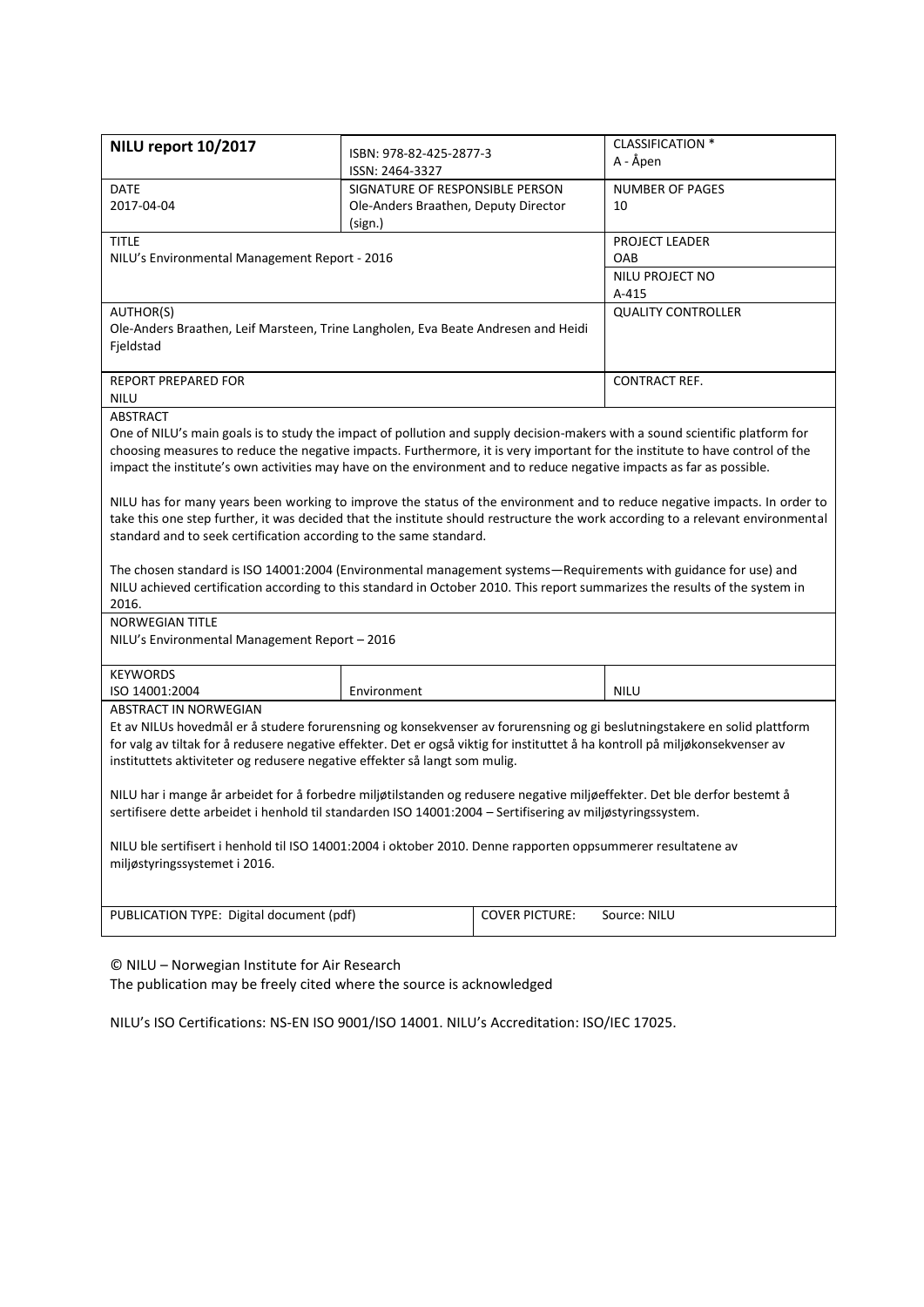# Innhold

| 1 |                                                                   |       |                                                            |  |  |  |
|---|-------------------------------------------------------------------|-------|------------------------------------------------------------|--|--|--|
| 2 |                                                                   |       |                                                            |  |  |  |
| 3 | Good Examples of NILU's contribution to improve the environment 4 |       |                                                            |  |  |  |
| 4 |                                                                   |       |                                                            |  |  |  |
| 5 |                                                                   |       |                                                            |  |  |  |
|   |                                                                   |       |                                                            |  |  |  |
|   |                                                                   |       |                                                            |  |  |  |
|   |                                                                   |       |                                                            |  |  |  |
|   |                                                                   | 5.2.1 |                                                            |  |  |  |
|   |                                                                   | 5.2.2 |                                                            |  |  |  |
|   |                                                                   | 5.2.3 |                                                            |  |  |  |
|   |                                                                   | 5.2.4 |                                                            |  |  |  |
|   |                                                                   |       |                                                            |  |  |  |
|   |                                                                   | 5.3.1 |                                                            |  |  |  |
|   |                                                                   | 5.3.2 |                                                            |  |  |  |
|   |                                                                   |       |                                                            |  |  |  |
|   |                                                                   | 5.4.1 |                                                            |  |  |  |
|   |                                                                   | 5.4.2 | Consumption of paper and other cellulose-based products  8 |  |  |  |
|   |                                                                   |       |                                                            |  |  |  |
|   |                                                                   | 5.5.1 |                                                            |  |  |  |
|   |                                                                   |       |                                                            |  |  |  |
|   |                                                                   |       |                                                            |  |  |  |
|   |                                                                   |       |                                                            |  |  |  |
|   |                                                                   |       |                                                            |  |  |  |
|   |                                                                   |       |                                                            |  |  |  |
|   |                                                                   |       |                                                            |  |  |  |
|   |                                                                   | 5.8.1 |                                                            |  |  |  |
|   |                                                                   | 5.8.2 |                                                            |  |  |  |
|   |                                                                   |       |                                                            |  |  |  |
|   |                                                                   |       |                                                            |  |  |  |
|   |                                                                   |       |                                                            |  |  |  |
|   |                                                                   |       |                                                            |  |  |  |
| 6 |                                                                   |       |                                                            |  |  |  |
| 7 |                                                                   |       |                                                            |  |  |  |
| 8 |                                                                   |       |                                                            |  |  |  |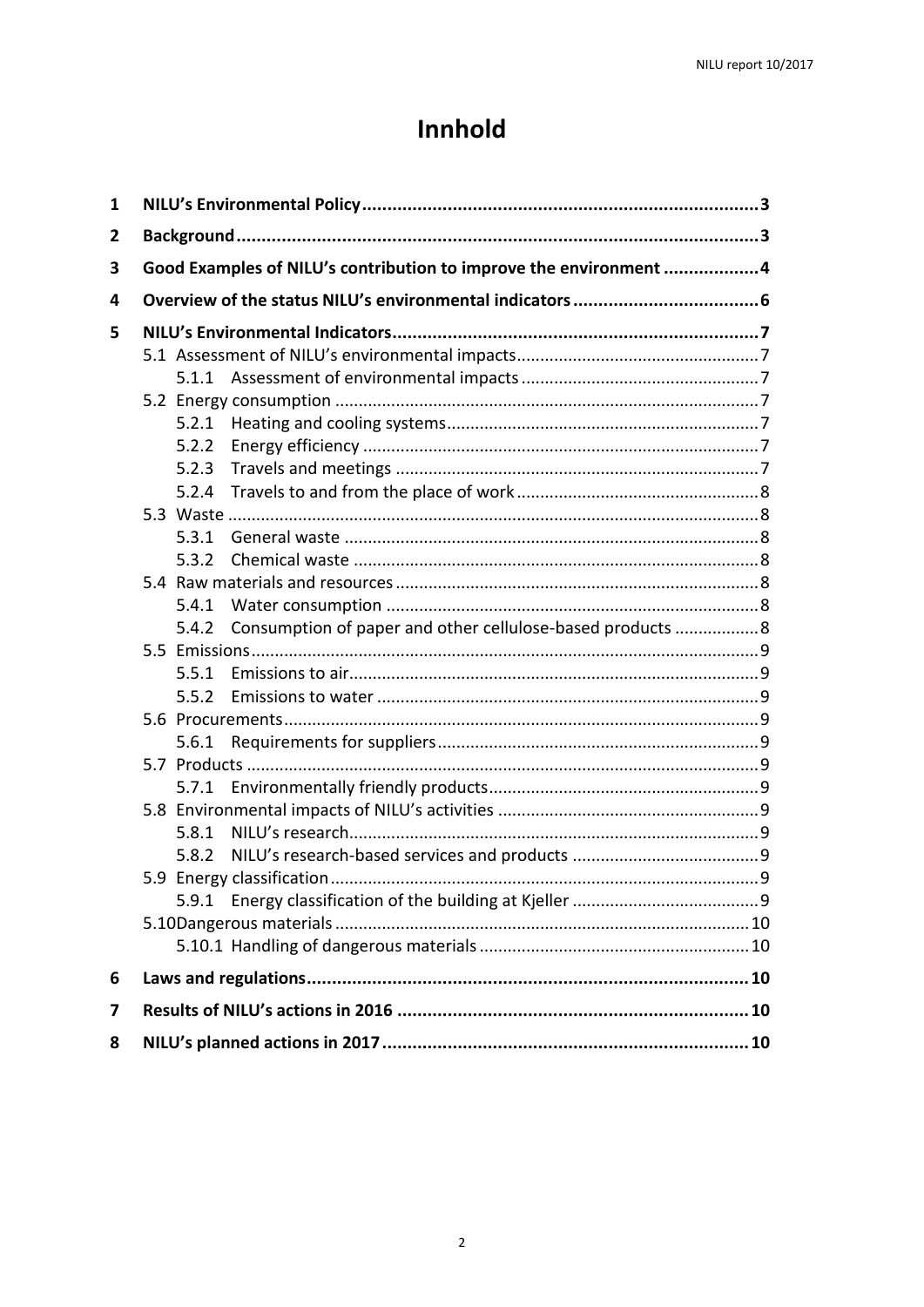# **NILU's Environmental Management Report 2016**

### <span id="page-3-0"></span>**1 NILU's Environmental Policy**

NILU's Articles of Association states that part of the object of the foundation is: "*NILU shall through research enhance the understanding of processes and effects relating to the composition of the atmosphere, climatic changes, air quality, and environmental toxicants*" and "*NILU shall work to spread national and international research-based knowledge about the institute's core areas so that it becomes useful to society*".

The environmental policy of NILU is thus both to reduce, as far as possible, the negative environmental impact of the institute's activities and to contribute to better management of the environment by providing fundamental knowledge for authorities and other decisionmakers.

Integral parts of NILU's environmental management system are an assessment of the environmental impacts and an implementation plan with actions to reduce the prioritized impacts as best as possible.

It is NILU's clear intention to always comply with relevant laws and regulations.

NILU will continuously work to prevent pollution and to improve the institute's environmental impact.

### <span id="page-3-1"></span>**2 Background**

One of NILU's main goals is to study environmental consequences of emissions of pollutants and to create a knowledge base for decision makers. The impacts of this can thus be both positive and negative.

It is very important for the institute to have control of the impact the institute's activities may have on the environment and to reduce the negative impacts as far as possible.

In order to take this one step further, it was decided that the institute should restructure the work according to a relevant environmental standard and to seek certification according to the same standard.

The chosen standard is ISO 14001:2004 (Environmental management systems-Requirements with guidance for use). NILU achieved certification according to this standard in October 2010 and has been certified since.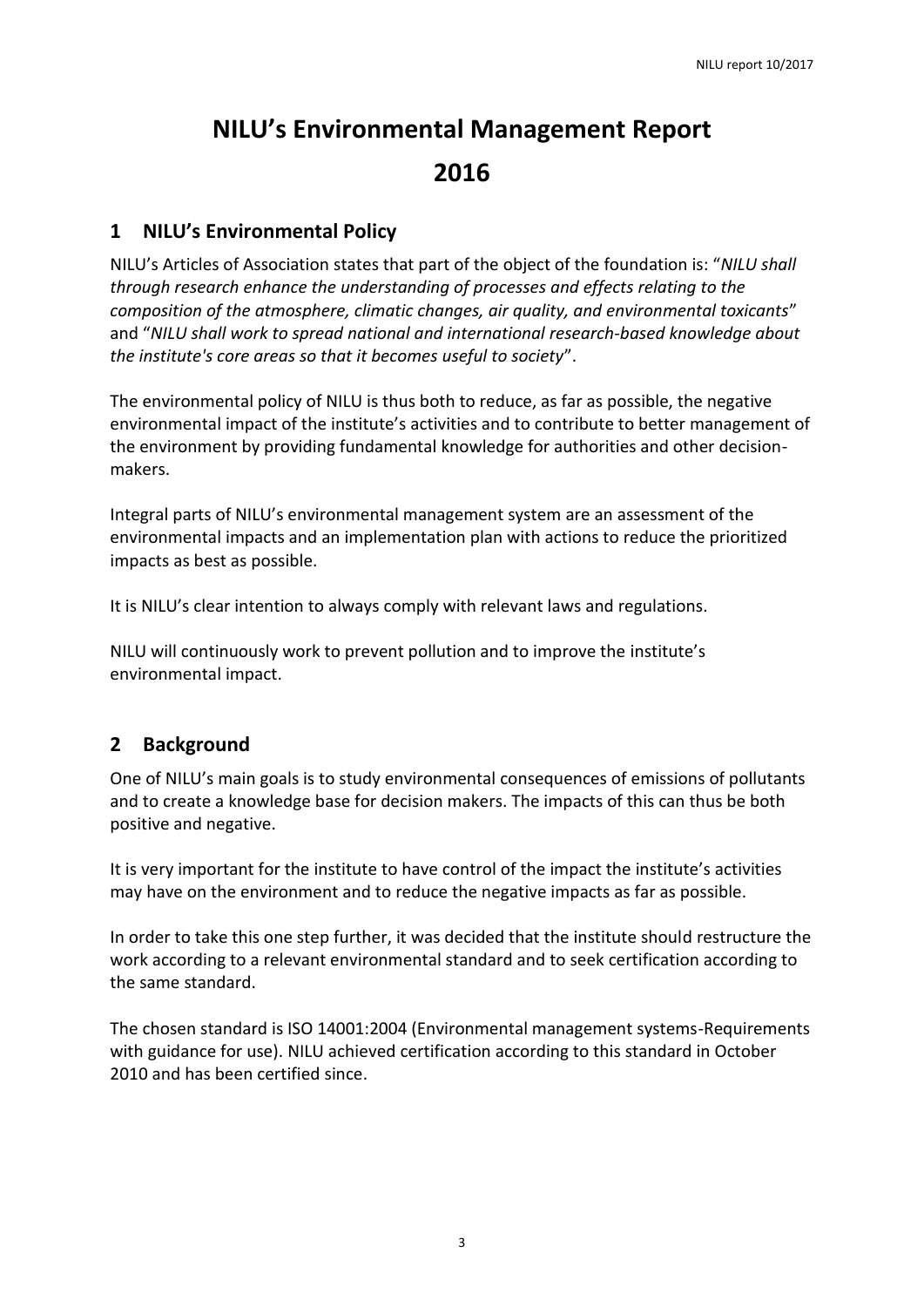### <span id="page-4-0"></span>**3 Good Examples of NILU's contribution to improve the environment**

#### Long-range transport of air pollution

The European Monitoring and Evaluation Programme (EMEP) is a scientifically based and policy driven programme under the Convention on Long-range Transboundary Air Pollution (CLRTAP) for international co-operation to solve transboundary air pollution problems. In the EMEP programme NILU acts as the Chemical Coordinating Centre (EMEP-CCC). In this capacity, NILU has the tasks of developing monitoring strategies, recommending methodologies, offering training and audits and compiling and providing quality assurance for observation data received from the Parties to the EMEP protocol.

#### Air pollution in the Arctic and Antarctica

NILU is carrying out extensive measurement programs at the Zeppelin Observatory in the Arctic and the Troll Observatory in Antarctica. These two observatories give a very good overview of the state of the globe when it comes to levels of air pollution in pristine areas.

#### New Environmental Contaminants

NILU undertakes research and screening studies within the field of environmental chemistry. This includes conventional monitoring activities, but special focus is put on new environmental contaminants and how they spread in and affect the environment. Of special interests are the recent discoveries of high values of bisphenols (e.g. BPA) in the Oslo Fjord and high values of perfluorated compounds (especially PFOS) in "Golden Eagle".

#### Microplastics

Plastic is the most prevalent type of marine debris found in the oceans. Plastic particles that are less than five millimetres in length, are called "microplastics." NILU has and will continue to carry out research projects in order to improve the understanding of the extent of this problem.

#### Air quality assessment and control strategies

NILU carries out air quality assessments for cities in Norway and contributes to the development of abatement strategies for individual cities such as Bergen, Drammen, Oslo and Stavanger. The work includes identifying and quantifying main sources of urban air pollution, as well as advanced air quality calculations to study the effect of control measures to reduce air pollution in urban areas. In this way, NILU helps assessing the effectiveness of measures such as low emission zones and diesel-traffic bans. NILU has recently developed a national planning tool for urban areas that allows identifying air pollution levels as well as the relative contribution of different sources in pollution in urban areas [\(www.luftkvalitet](http://www.luftkvalitet-nbv.no/)[nbv.no\)](http://www.luftkvalitet-nbv.no/).

#### Dissemination of air quality information – measurements and forecasts

NILU has a key role in the dissemination of air quality information to the public. Forecasts for the largest cities in Norway and on-line data from all the monitoring stations in Norway are shown on the web-portal [\(www.luftkvalitet.info\)](http://www.luftkvalitet.info/). The web-portal is hosted and maintained by NILU on behalf of the Norwegian Public Roads Administration and the Norwegian Environment Agency. NILU is together with the Norwegian Meteorological Institute, responsible for the development and operation of a modelling system for air quality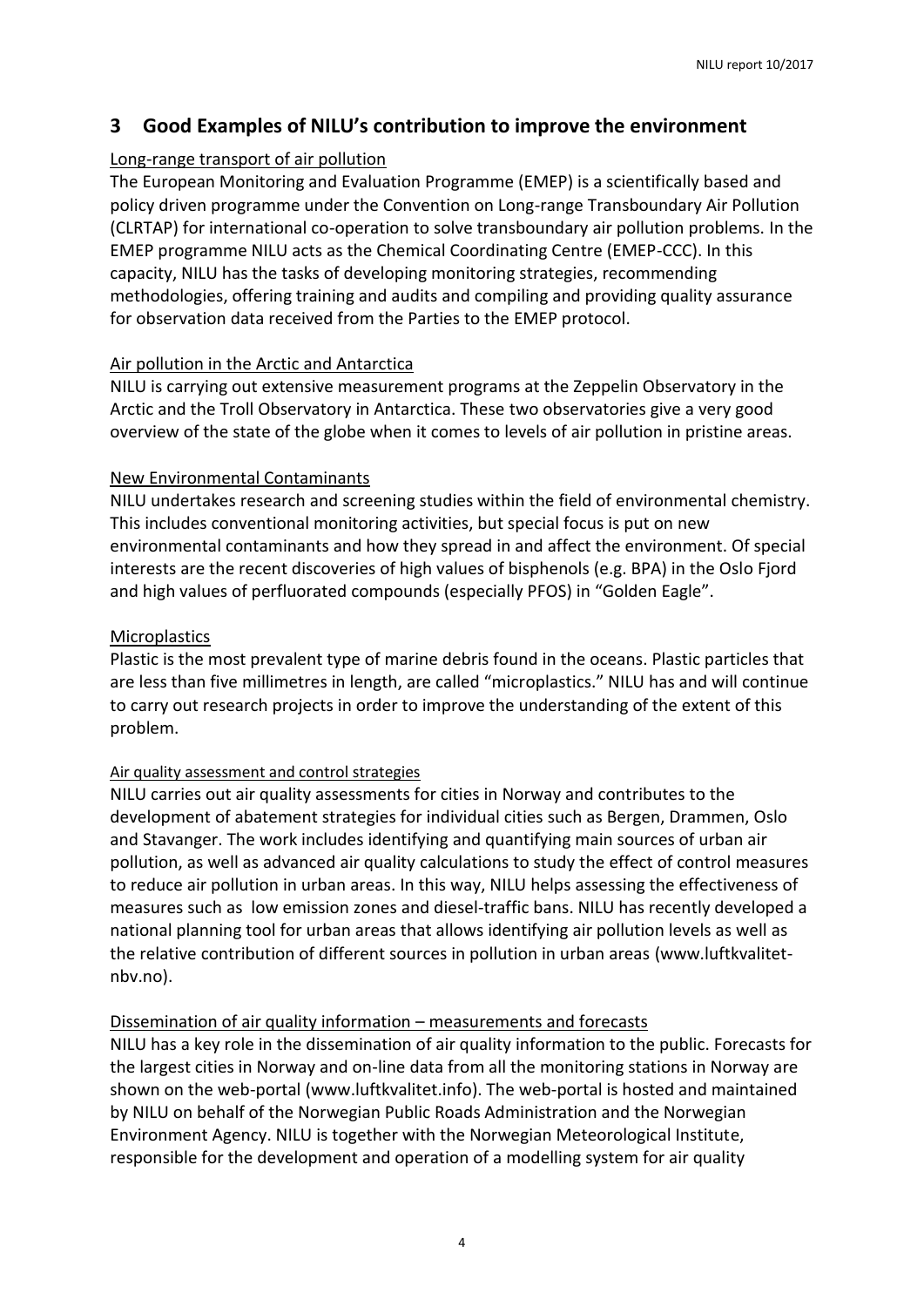forecasts to inform the public and support local authorities concerning the need for implementing short-term actions in alert situations.

#### Complementing environmental observing systems

Recognizing the role of citizens and civil society in environmental management, NILU is building environmental monitoring infrastructure that allows the public to take active part in collecting relevant environmental data, through the deployment and testing of novel microsensor networks . These data are used to improve the current environmental management tools, including air quality maps. Awareness raising in the society and direct contribution to environmental management systems are some of the aspects of such activities.

#### Reduction of climate gas emissions

NILU is involved in projects aiming at the development and implementation of technologies leading to reduction of greenhouse gases, particularly Carbon Capture and Storage (CCS) installations. Technological, environmental, economic and social challenges is assessed and measures to overcome various technological and non-technological barriers proposed. The results will result in lowering the CO2 emissions and thus reduction of climate change impacts on the environment and human health.

#### Quality Control and Traceability

NILU is working to ensure the quality of the measuring data from various measuring networks by using a comprehensive quality control system. The system states procedures for the operators of the instruments in their daily work. The system ensures the comparability of the collected data by using measuring instruments calibrated with reference standards that are traceable to common national reference standards. Based on such measurements with traceability and adequate quality, the decision makers can implement measures that will reduce emission of pollutants.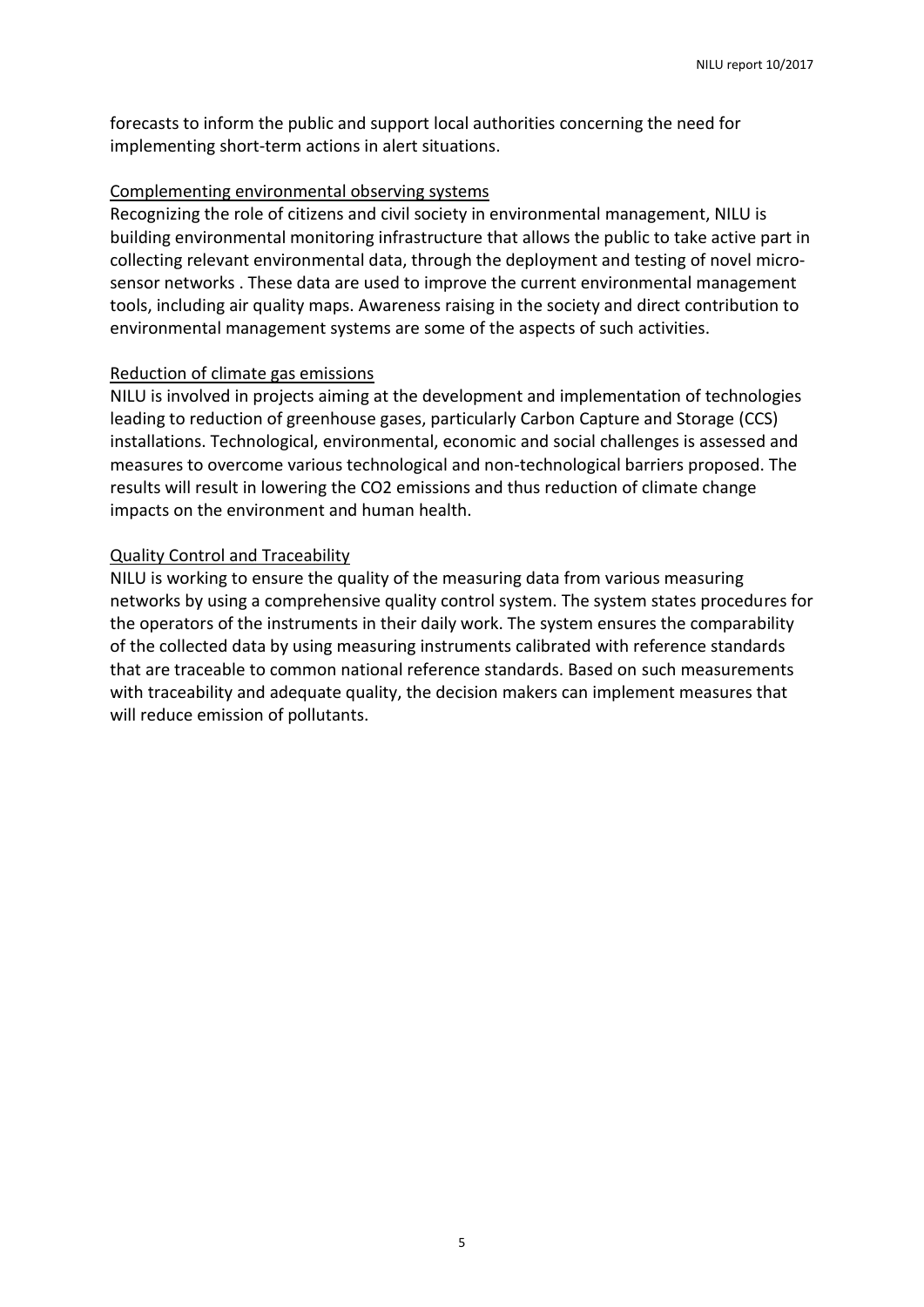| <b>Indicator</b>                                          | Parameter                                                   | 2014    | 2015    | 2016    | <b>Evaluation</b> |
|-----------------------------------------------------------|-------------------------------------------------------------|---------|---------|---------|-------------------|
| NILU's research                                           | Good examples                                               | Yes     | Yes     | Yes     |                   |
| NILU's research<br>based services<br>and products         | Good examples                                               | Yes     | Yes     | Yes     |                   |
| Assessment of<br>environmental<br>impacts                 | Action plan                                                 | Yes     | Yes     | Yes     |                   |
| Heating and<br>cooling systems                            | District heating<br>and cooling                             | Yes     | Yes     | Yes     |                   |
| <b>Travels and</b><br>meetings                            | CO <sub>2</sub> -emissions<br>due to air travel<br>(kg)     | 164 583 | 130 248 | 157 715 |                   |
|                                                           | <b>Distance</b><br>travelled by car<br>(km)                 | 106 434 | 136 202 | 104 900 |                   |
| Chemical waste                                            | Chemical waste<br>handled by<br>certified<br>receiver       | Yes     | Yes     | Yes     |                   |
| Water<br>consumption                                      | Consumption of<br>water $(m^3)$                             | 5153    | 5076    | 5076    |                   |
|                                                           | Printers with<br>registration of<br>users                   | Yes     | Yes     | Yes     |                   |
| Consumption of<br>paper and other<br>cellulose based      | Pages of colour<br>print-outs pr.<br>employee               | 1323    | 1247    | 830     | ۰.                |
| products                                                  | Pages of black-<br>and white print-<br>outs pr.<br>employee | 2153    | 2084    | 1602    |                   |
| Energy<br>classification of<br>the building at<br>Kjeller | Energy<br>Certificate                                       | Yes     | Yes     | Yes     |                   |
| Handling of<br>dangerous<br>materials                     | Compliance                                                  | Yes     | Yes     | Yes     |                   |

## <span id="page-6-0"></span>**4 Overview of the status NILU's environmental indicators**

(Each indicator is described in detail in chapter 5).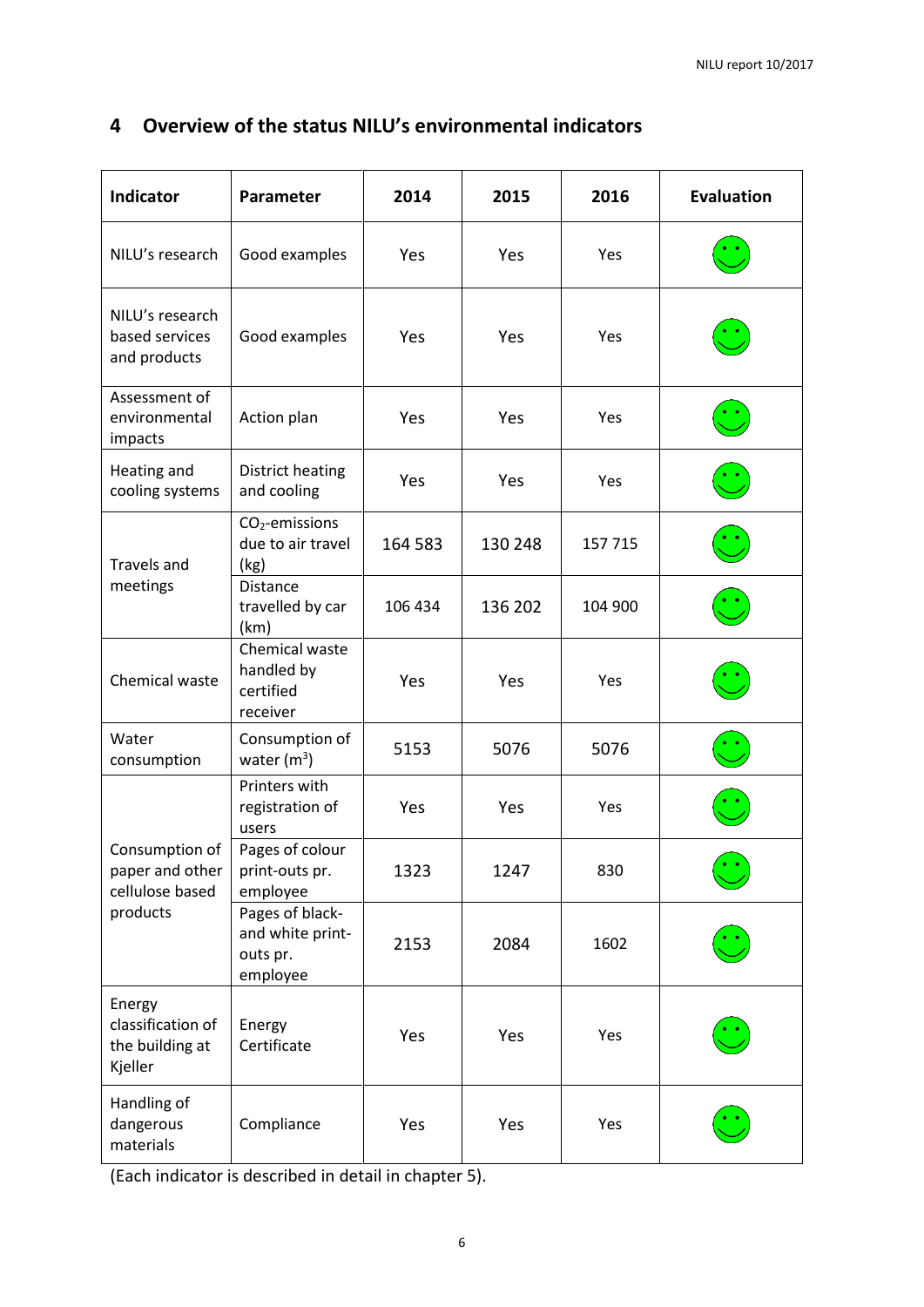#### <span id="page-7-0"></span>**5 NILU's Environmental Indicators**

#### <span id="page-7-1"></span>**5.1 Assessment of NILU's environmental impacts**

#### <span id="page-7-2"></span>*5.1.1 Assessment of environmental impacts*

#### Target location: Kjeller and Tromsø

Every three years, starting in 2010, NILU carries out an assessment of the main environmental impacts of the institute's activities. An action plan for NILU's environmental work in coming years ("Miljøprogram") is established based on the current assessment. The action plan is revised every year.

#### <span id="page-7-3"></span>**5.2 Energy consumption**

#### <span id="page-7-4"></span>*5.2.1 Heating and cooling systems*

#### Target location: Kjeller

NILU's main building is located at Kjeller and was, since it was built in 1993/1994, heated and cooled by electric power. In 2010, it was decided to substitute electric power with a centralized heating and cooling operation for the local district. This required major changes in the technical installations serving the building.

Both district heating and cooling has been in use in NILU's building at Kjeller since October 2011.

#### <span id="page-7-5"></span>*5.2.2 Energy efficiency*

#### Target location: Kjeller

After NILU's building at Kjeller fully switched to district heating and cooling, use of electric power was substantially reduced. We planned to go through the remaining use of electric power in order to evaluate the potential for reduction in the energy consumption. However, the costs involved for such an evaluation are prohibitively high, and it was decided to not go through with this activity.

#### <span id="page-7-6"></span>*5.2.3 Travels and meetings*

#### Target location: Kjeller and Tromsø

NILU has installed equipment for video conferences both at Kjeller and Tromsø. The equipment for video conferences has significantly reduced the need for travel and has improved communication.

When ordering a travel, the employee must describe why it was not possible to use the video conference equipment.

In order to monitor the environmental impact, NILU has established two parameters:

- $\bullet$  CO<sub>2</sub>-emissions due to air travel (kg)
- Distance travelled by car (km)

The emissions of CO<sub>2</sub> due to air travel in 2016 was 21 % higher than in 2015.

In 2016, the registered distance travelled by car was 23 % lower than in 2015.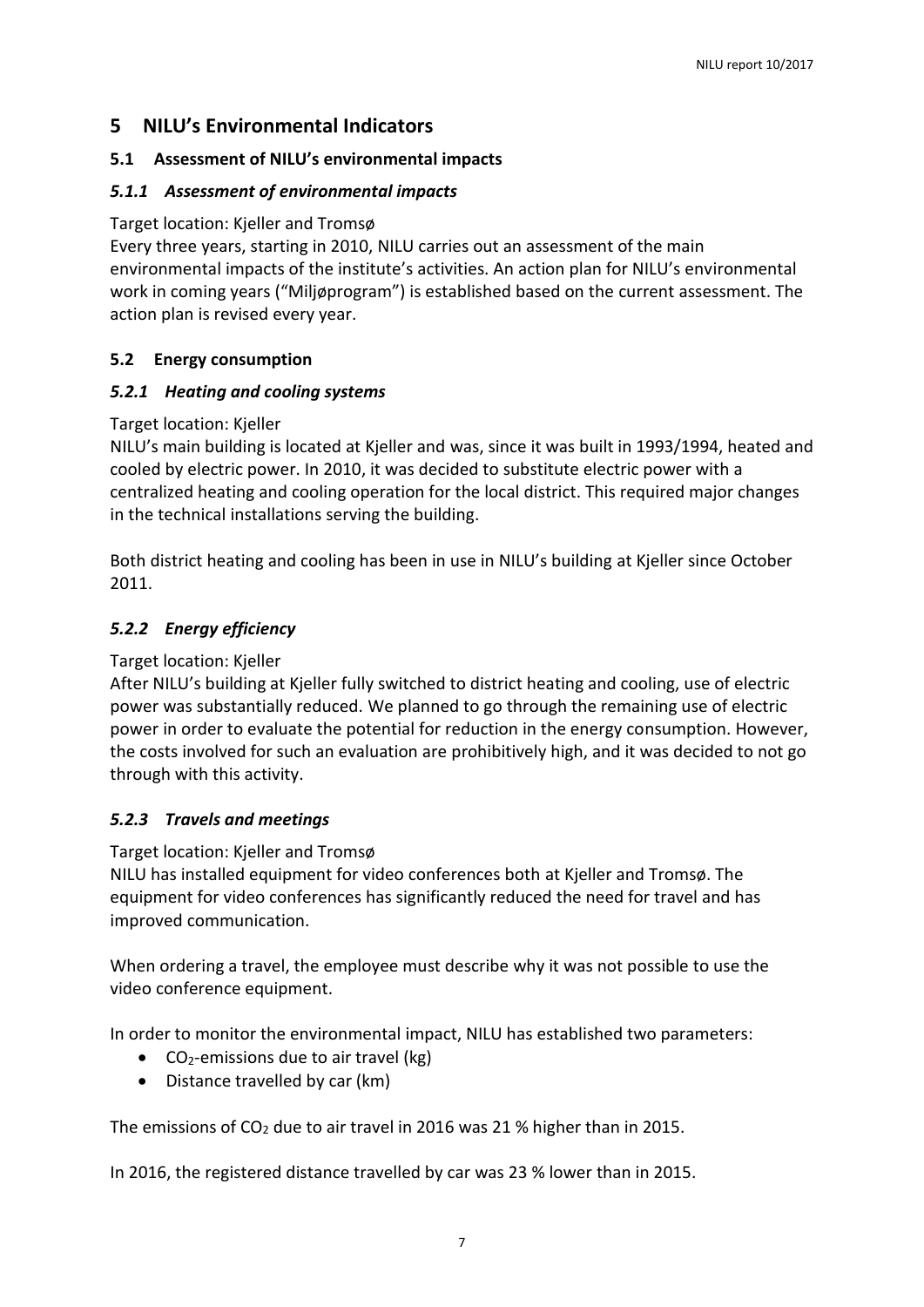#### <span id="page-8-0"></span>*5.2.4 Travels to and from the place of work*

This was not addressed in 2016.

#### <span id="page-8-1"></span>**5.3 Waste**

#### <span id="page-8-2"></span>*5.3.1 General waste*

Target location: Kjeller

NILU has for several years separated the waste into the following categories:

- Paper and other cellulose-based products
- Glass
- Plastics
- Food waste
- Chemical waste
- Electronic equipment
- Batteries
- General waste

NILU has carried out a process for finding one company that is able to receive all our waste, in order to establish an overview of the total amount of each category. However, we have not been able to find an acceptable solution and has decided to continue the current routines for handling of our waste.

In 2016, it became clear that the types of plastic waste that NILU produces, is not recirculated by the receiver, and our plastic waste will therefore be part of the general waste from now on.

#### <span id="page-8-3"></span>*5.3.2 Chemical waste*

Target location: Kjeller and Tromsø

NILU has, for many years, delivered chemical waste to a certified receiver and will continue to do so.

#### <span id="page-8-4"></span>**5.4 Raw materials and resources**

#### <span id="page-8-5"></span>*5.4.1 Water consumption*

Target location: Kjeller In order to monitor the environmental impact, NILU has established the following parameter:

• Consumption of water  $(m^3)$ 

NILU's consumption of water is only available as the total consumption in 2015 and 2016. The consumption was divided equally between the two years and the resulting yearly consumption in 2015 and 2016 was 5 076 m<sup>3</sup>.

#### <span id="page-8-6"></span>*5.4.2 Consumption of paper and other cellulose-based products*

Target location: Kjeller and Tromsø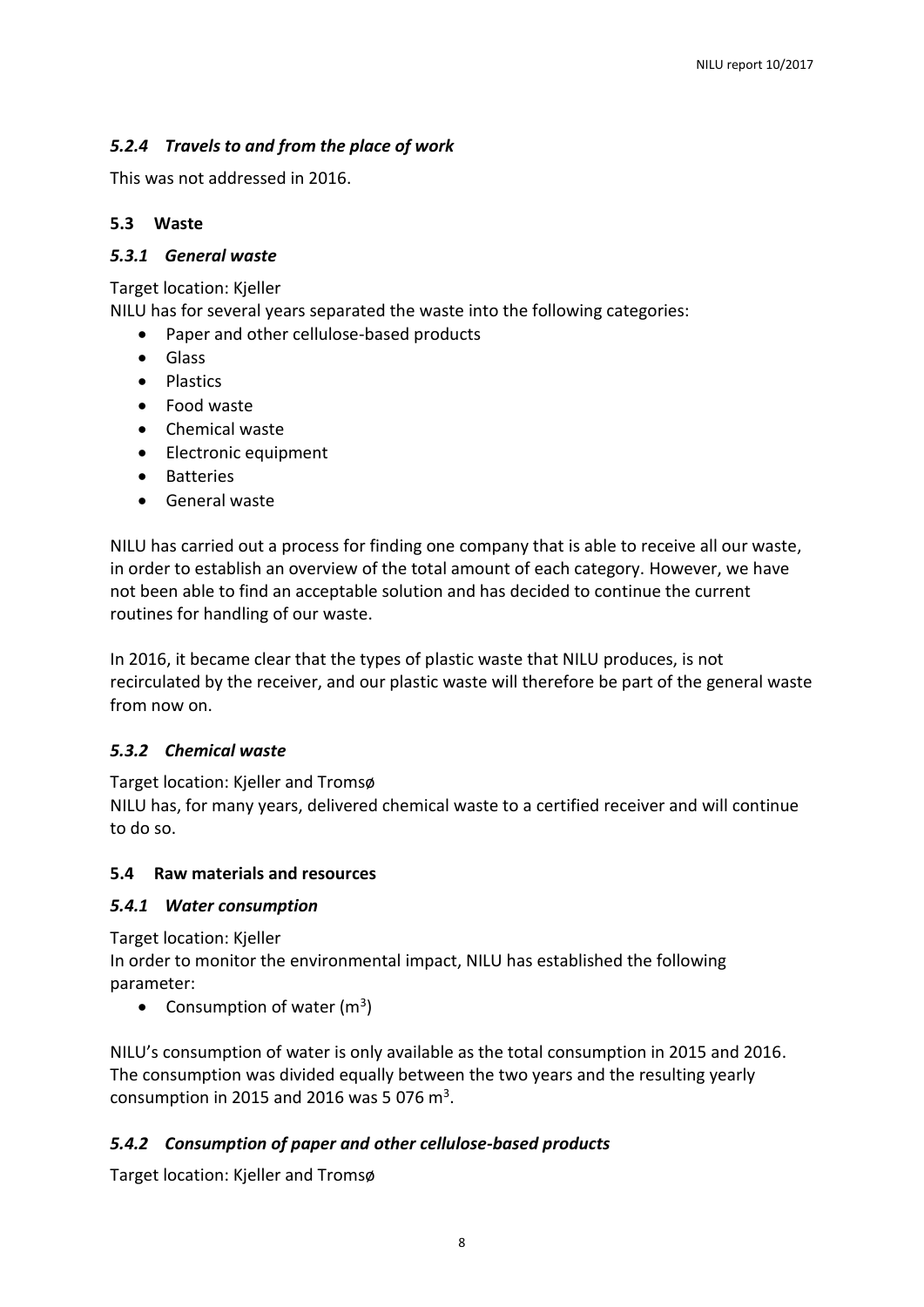NILU has combined printers/scanners/copy machines. The user must log in, using his/her IDcard, before printing or scanning starts. The system allows monitoring of the number of print-outs, both aggregated to a specified group or on an individual basis.

In order to monitor the environmental impact, NILU has established the following parameters:

- Number (pages) of black-and white print-outs per full time equivalent (FTE)
- Number (pages) of colour print-outs per full time equivalent (FTE)

In 2016, the printing pr. FTE at Kjeller and Tromsø was 1602 pages in black-and-white and 830 pages in colour. The total printing per FTE in 2016 was thus 27 % lower than in 2015.

#### <span id="page-9-0"></span>**5.5 Emissions**

#### <span id="page-9-1"></span>*5.5.1 Emissions to air*

This was not addressed in 2016.

#### <span id="page-9-2"></span>*5.5.2 Emissions to water*

This was not addressed in 2016.

#### <span id="page-9-3"></span>**5.6 Procurements**

#### <span id="page-9-4"></span>*5.6.1 Requirements for suppliers*

This was not addressed in 2016.

#### <span id="page-9-5"></span>**5.7 Products**

#### <span id="page-9-6"></span>*5.7.1 Environmentally friendly products*

This was not addressed in 2016.

#### <span id="page-9-7"></span>**5.8 Environmental impacts of NILU's activities**

#### <span id="page-9-8"></span>*5.8.1 NILU's research*

Target location: Kjeller and Tromsø

The positive environmental impacts of NILU's research are illustrated by describing good examples (Chapter 3).

#### <span id="page-9-9"></span>*5.8.2 NILU's research-based services and products*

Target location: Kjeller and Tromsø

The positive environmental impacts of NILU's research-based services and products are illustrated by describing good examples (Chapter 3).

#### <span id="page-9-10"></span>**5.9 Energy classification**

#### <span id="page-9-11"></span>*5.9.1 Energy classification of the building at Kjeller*

Target location: Kjeller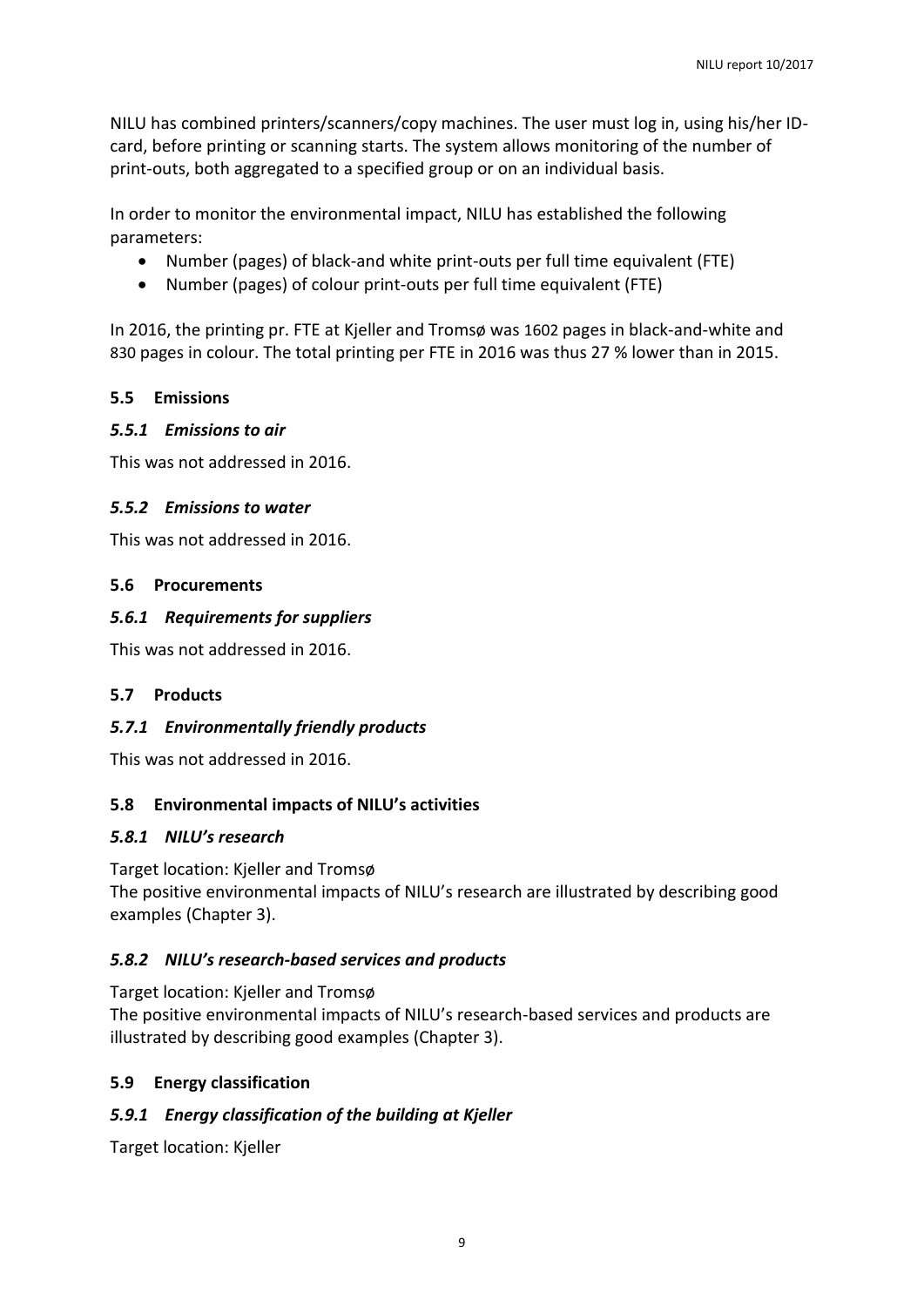It is a requirement that all corporate buildings in Norway, with an area of more than 1000  $\text{m}^2$ , shall be classified according to the energy consumption. The classification of NILU's building at Kjeller was carried out in 2013.

#### <span id="page-10-0"></span>**5.10 Dangerous materials**

#### <span id="page-10-1"></span>*5.10.1 Handling of dangerous materials*

Target location: Kjeller and Tromsø In 2016, NILU went carefully through the regulation on handling of dangerous materials (FOR-2009-06-08-602) and concluded that we are in compliance (see Chapter 6).

#### <span id="page-10-2"></span>**6 Laws and regulations**

NILU's clear policy is to be in compliance with all relevant laws and regulations. Every third year we carry out a thorough evaluation of the laws and regulations relevant for NILU and our activities. The conclusion of the evaluation carried out in 2016 is that we are in compliance with all laws and regulations.

A new thorough evaluation of all laws and regulations relevant for NILU and our activities will be repeated in 2019.

#### <span id="page-10-3"></span>**7 Results of NILU's actions in 2016**

- Maintaining and improving the Environmental Management System (EMS) *This is a continuous effort. In 2016, NILU in Tromsø was focussed especially.*
- Further development of indicators and parameters *The worked continued without any major revisions in 2016.*
- Ensure that relevant parts of the system is functioning in Tromsø *An internal revision of the system in Tromsø was carried out in 2016.*
- Carry out new evaluation of the laws and regulations relevant for NILU *The evaluation was carried out and the conclusion was that NILU is in compliance with all relevant laws and regulations.*

#### <span id="page-10-4"></span>**8 NILU's planned actions in 2017**

- Maintaining and improving the Environmental Management System (EMS)
- Further development of indicators and parametersGet information from our main suppliers about their environmental management systems and certifications